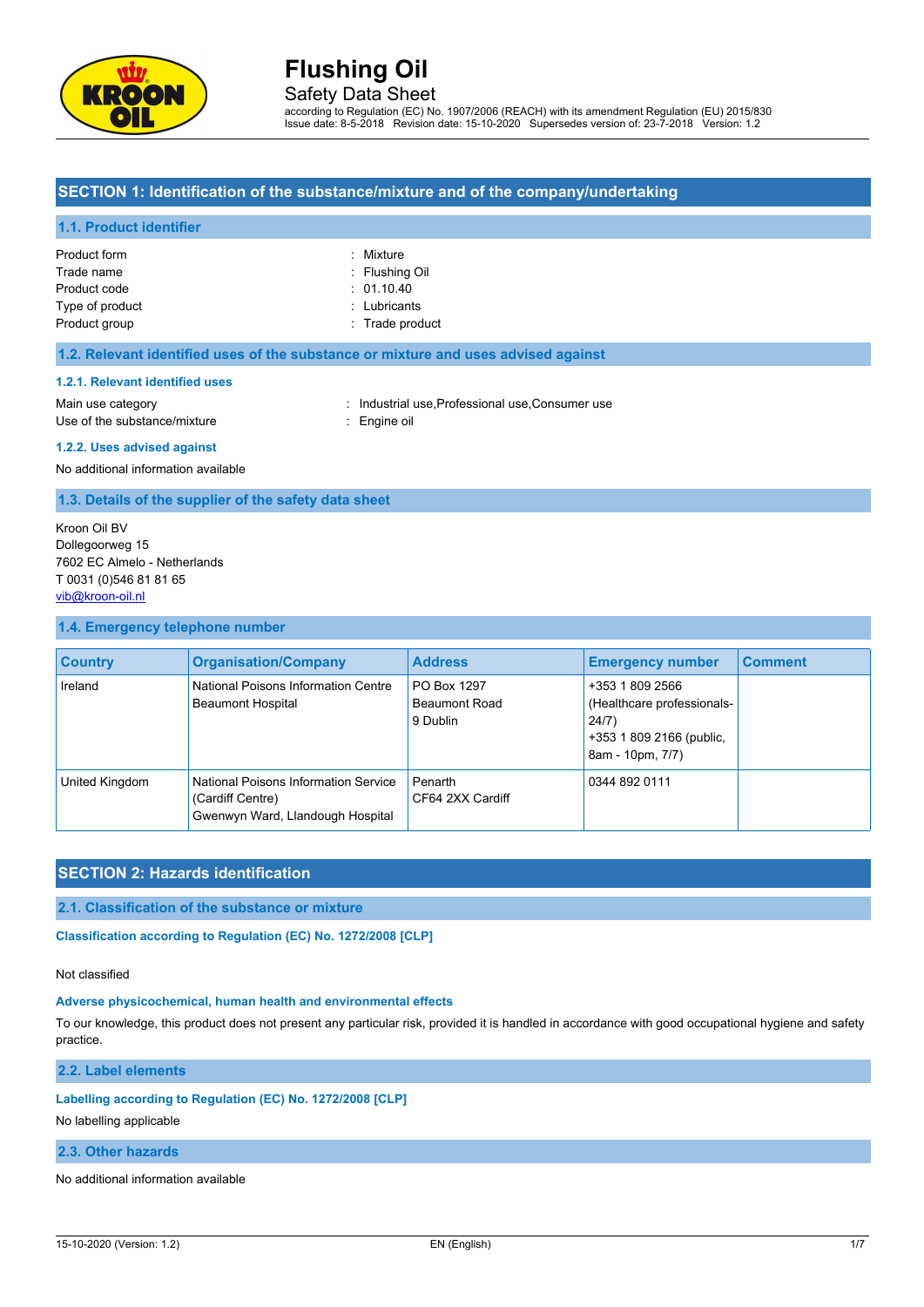Safety Data Sheet

according to Regulation (EC) No. 1907/2006 (REACH) with its amendment Regulation (EU) 2015/830

### **SECTION 3: Composition/information on ingredients**

#### **3.1. Substances**

Not applicable

### **3.2. Mixtures**

Comments : Highly refined mineral oils and additives.

Comments : The highly refined mineral oil contains <3% (w/w) DMSOextract, according to IP346. This mixture does not contain any substances to be mentioned according to the criteria of section 3.2 of REACH Annex II

# **SECTION 4: First aid measures 4.1. Description of first aid measures** First-aid measures general intereduced in the label where possible). First-aid measures general intereduced in the label where possible). First-aid measures after inhalation : Remove person to fresh air and keep comfortable for breathing. First-aid measures after skin contact : Wash skin with plenty of water. First-aid measures after eye contact : Rinse eyes with water as a precaution. First-aid measures after ingestion : Do not induce vomiting. Call a poison center or a doctor if you feel unwell. **4.2. Most important symptoms and effects, both acute and delayed** Symptoms/effects : No additional information available. Not expected to present a significant hazard under anticipated conditions of normal use. Symptoms/effects after ingestion : May result in aspiration into the lungs, causing chemical pneumonia.

**4.3. Indication of any immediate medical attention and special treatment needed**

Treat symptomatically.

| <b>SECTION 5: Firefighting measures</b>                         |                                                                                                                                           |
|-----------------------------------------------------------------|-------------------------------------------------------------------------------------------------------------------------------------------|
| 5.1. Extinguishing media                                        |                                                                                                                                           |
| Suitable extinguishing media<br>Unsuitable extinguishing media  | : Water spray. Dry powder. Foam. Carbon dioxide.<br>Do not use a heavy water stream.                                                      |
| 5.2. Special hazards arising from the substance or mixture      |                                                                                                                                           |
| Fire hazard<br>Hazardous decomposition products in case of fire | Combustible liquid.<br>: Incomplete combustion releases dangerous carbon monoxide, carbon dioxide and other<br>toxic gases.               |
| 5.3. Advice for firefighters                                    |                                                                                                                                           |
| Protection during firefighting                                  | Do not attempt to take action without suitable protective equipment. Self-contained<br>breathing apparatus. Complete protective clothing. |

| <b>SECTION 6: Accidental release measures</b>                            |                                                                                                                                                                |  |  |  |
|--------------------------------------------------------------------------|----------------------------------------------------------------------------------------------------------------------------------------------------------------|--|--|--|
| 6.1. Personal precautions, protective equipment and emergency procedures |                                                                                                                                                                |  |  |  |
| 6.1.1. For non-emergency personnel                                       |                                                                                                                                                                |  |  |  |
| Emergency procedures                                                     | Ventilate spillage area.<br>÷.                                                                                                                                 |  |  |  |
| 6.1.2. For emergency responders                                          |                                                                                                                                                                |  |  |  |
| Protective equipment                                                     | : Do not attempt to take action without suitable protective equipment. For further information<br>refer to section 8: "Exposure controls/personal protection". |  |  |  |
| <b>6.2. Environmental precautions</b>                                    |                                                                                                                                                                |  |  |  |
| Avoid release to the environment.                                        |                                                                                                                                                                |  |  |  |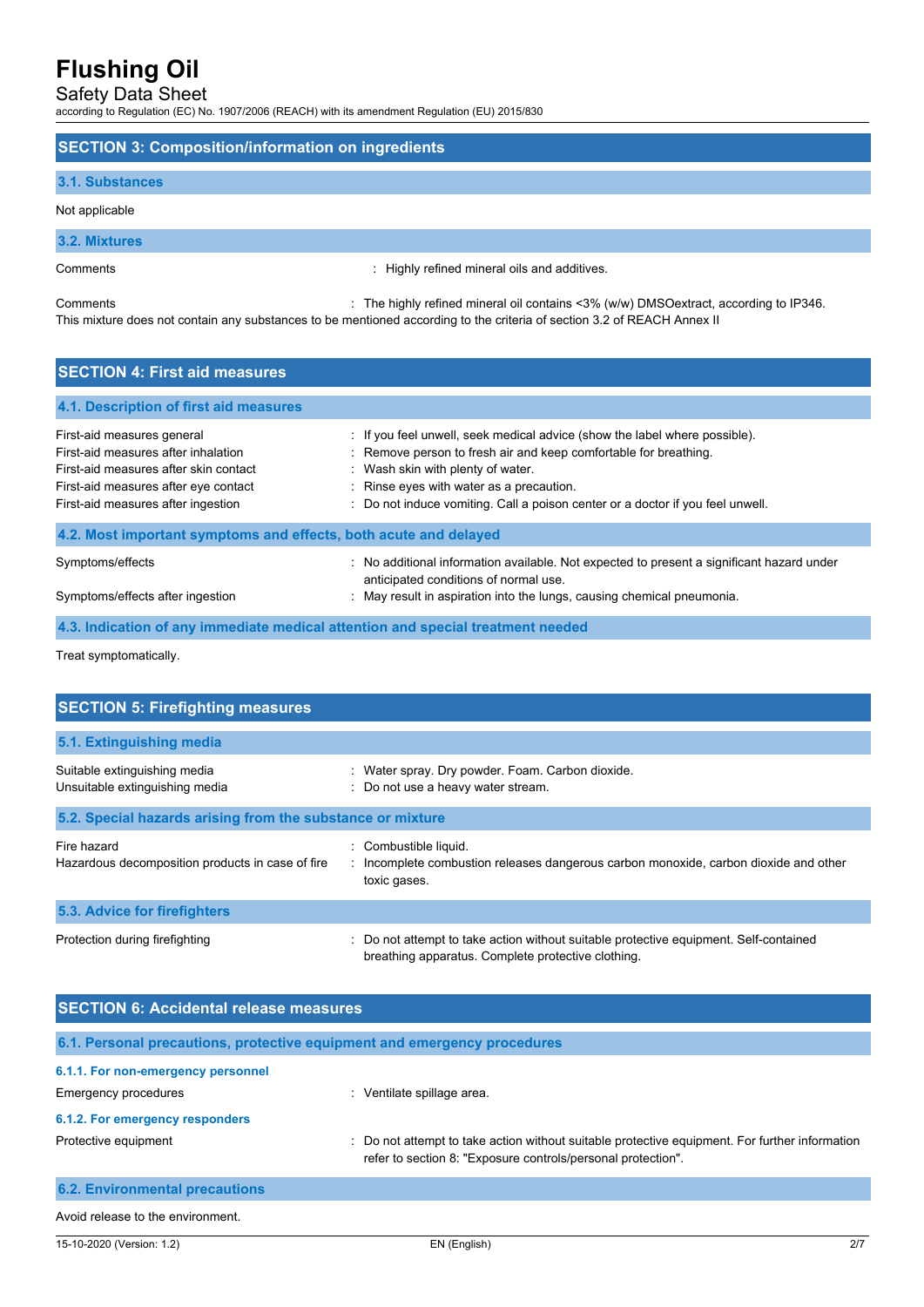## Safety Data Sheet

according to Regulation (EC) No. 1907/2006 (REACH) with its amendment Regulation (EU) 2015/830

| 6.3. Methods and material for containment and cleaning up         |                                                                                                                                                                                                      |  |  |  |
|-------------------------------------------------------------------|------------------------------------------------------------------------------------------------------------------------------------------------------------------------------------------------------|--|--|--|
| Methods for cleaning up<br>Other information                      | Take up liquid spill into absorbent material.<br>Dispose of materials or solid residues at an authorized site.                                                                                       |  |  |  |
| 6.4. Reference to other sections                                  |                                                                                                                                                                                                      |  |  |  |
| For further information refer to section 13.                      |                                                                                                                                                                                                      |  |  |  |
|                                                                   |                                                                                                                                                                                                      |  |  |  |
| <b>SECTION 7: Handling and storage</b>                            |                                                                                                                                                                                                      |  |  |  |
| 7.1. Precautions for safe handling                                |                                                                                                                                                                                                      |  |  |  |
| Precautions for safe handling<br>Hygiene measures                 | Provide good ventilation in process area to prevent formation of vapour.<br>Wash hands and other exposed areas with mild soap and water before eating, drinking or<br>smoking and when leaving work. |  |  |  |
| 7.2. Conditions for safe storage, including any incompatibilities |                                                                                                                                                                                                      |  |  |  |

| Storage conditions<br>Storage temperature | : Keep container closed when not in use. Keep in a cool, well-ventilated place away from<br>heat.<br>$0 - 40$ °C |
|-------------------------------------------|------------------------------------------------------------------------------------------------------------------|
| 7.3. Specific end use(s)                  |                                                                                                                  |

No additional information available

| <b>SECTION 8: Exposure controls/personal protection</b>                                                                                                    |                                                       |  |  |
|------------------------------------------------------------------------------------------------------------------------------------------------------------|-------------------------------------------------------|--|--|
| 8.1. Control parameters                                                                                                                                    |                                                       |  |  |
| <b>Flushing Oil</b>                                                                                                                                        |                                                       |  |  |
| <b>EU - Occupational Exposure Limits</b>                                                                                                                   |                                                       |  |  |
| Exposure limits/standards for materials that can be<br>formed when handling this product. When<br>mists/aerosols can occur the following is<br>recommended | 5 mg/m <sup>3</sup> - ACGIH TLV (inhalable fraction). |  |  |
| 8.2. Exposure controls                                                                                                                                     |                                                       |  |  |

## **Appropriate engineering controls:**

Ensure good ventilation of the work station.

| Materials for protective clothing: |
|------------------------------------|
| Wear suitable protective clothing  |
|                                    |

| <b>Hand protection:</b> |                      |                        |                |             |                 |
|-------------------------|----------------------|------------------------|----------------|-------------|-----------------|
| Protective gloves       |                      |                        |                |             |                 |
| Type                    | <b>Material</b>      | Permeation             | Thickness (mm) | Penetration | <b>Standard</b> |
| Reusable gloves         | Nitrile rubber (NBR) | $6$ ( $>$ 480 minutes) | $\ge 0.35$     |             | $EN$ ISO 374    |

| <b>Eye protection:</b> |            |                        |                 |
|------------------------|------------|------------------------|-----------------|
| Safety glasses         |            |                        |                 |
| <b>Type</b>            | <b>Use</b> | <b>Characteristics</b> | <b>Standard</b> |
| Safety glasses         | Droplet    | clear                  | <b>EN 166</b>   |

f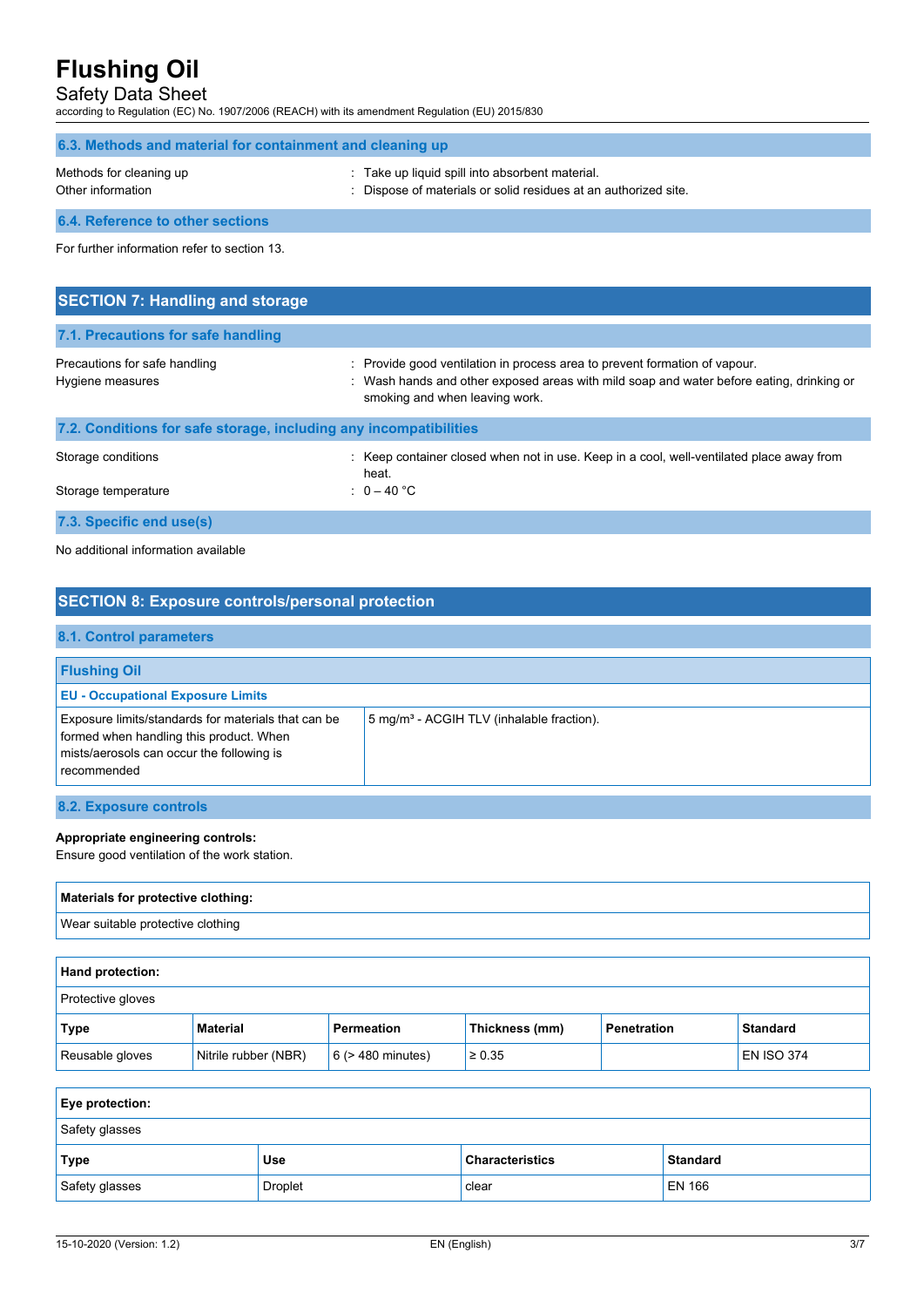# Safety Data Sheet

according to Regulation (EC) No. 1907/2006 (REACH) with its amendment Regulation (EU) 2015/830

#### **Skin and body protection:**

#### Wear suitable protective clothing

#### **Respiratory protection:**

In case of insufficient ventilation, wear suitable respiratory equipment

#### **Personal protective equipment symbol(s):**



#### **Environmental exposure controls:**

Avoid release to the environment.

# **SECTION 9: Physical and chemical properties 9.1. Information on basic physical and chemical properties** Physical state : Liquid Colour : brown. Odour : characteristic. Odour threshold **in the contract of the contract of the contract of the contract of the contract of the contract of the contract of the contract of the contract of the contract of the contract of the contract of the contra** pH : No data available Relative evaporation rate (butylacetate=1) : No data available

| Melting point                                   | $:$ Not applicable                                 |
|-------------------------------------------------|----------------------------------------------------|
| Freezing point                                  | $\therefore$ -24 °C - ASTM D5950 (pour point)      |
| Boiling point                                   | : No data available                                |
| Flash point                                     | $: 215 °C$ - ASTM D92 (COC)                        |
| Auto-ignition temperature                       | : No data available                                |
| Decomposition temperature                       | : No data available                                |
| Flammability (solid, gas)                       | $:$ Not applicable                                 |
| Vapour pressure                                 | $:$ No data available                              |
| Relative vapour density at 20 °C                | : No data available                                |
| Relative density                                | : No data available                                |
| Density                                         | : $0,881$ kg/l (15 °C) - ASTM D4052                |
| Solubility                                      | : Water: Practically not miscible.                 |
| Partition coefficient n-octanol/water (Log Pow) | : No data available                                |
| Viscosity, kinematic                            | : 68 mm <sup>2</sup> /s (40 °C) - ASTM D7279       |
| Viscosity, dynamic                              | : No data available                                |
| Explosive properties                            | : Presents no particular fire or explosion hazard. |
| Oxidising properties                            | : No data available                                |
| <b>Explosive limits</b>                         | : No data available                                |

#### **9.2. Other information**

VOC content : 0 %

# **SECTION 10: Stability and reactivity**

# **10.1. Reactivity**

The product is non-reactive under normal conditions of use, storage and transport.

### **10.2. Chemical stability**

Stable under normal conditions.

## **10.3. Possibility of hazardous reactions**

Reacts violently with (strong) oxidizers.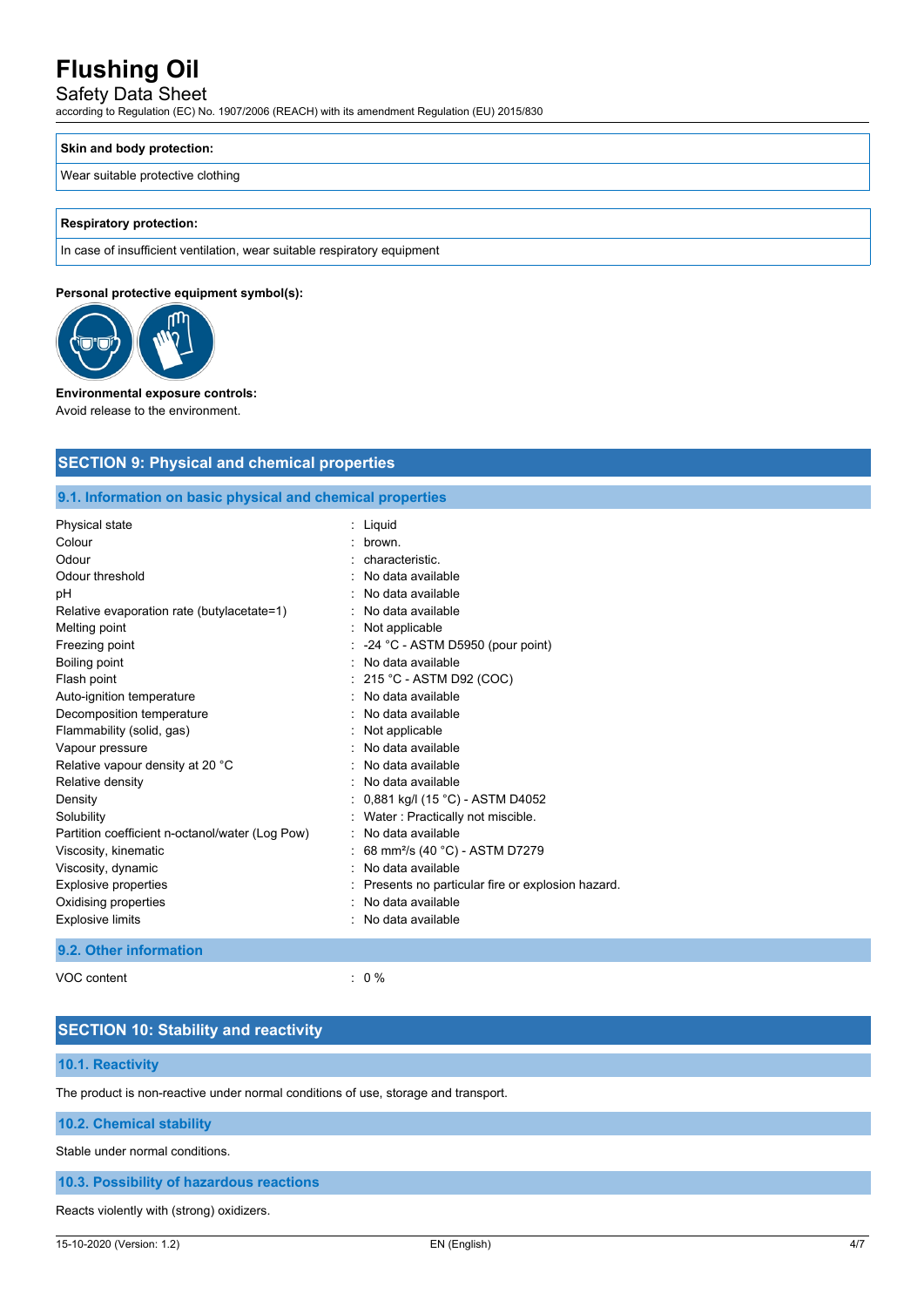Safety Data Sheet

according to Regulation (EC) No. 1907/2006 (REACH) with its amendment Regulation (EU) 2015/830

#### **10.4. Conditions to avoid**

None under recommended storage and handling conditions (see section 7).

**10.5. Incompatible materials**

No additional information available

**10.6. Hazardous decomposition products**

No decomposition if stored normally.

# **SECTION 11: Toxicological information**

#### **11.1. Information on toxicological effects**

| Acute toxicity (oral)<br>Acute toxicity (dermal)<br>Acute toxicity (inhalation)                                                              | ٠      | Not classified<br>Not classified<br>: Not classified                                   |
|----------------------------------------------------------------------------------------------------------------------------------------------|--------|----------------------------------------------------------------------------------------|
| Skin corrosion/irritation<br>Serious eye damage/irritation<br>Respiratory or skin sensitisation<br>Germ cell mutagenicity<br>Carcinogenicity |        | Not classified<br>Not classified<br>Not classified<br>Not classified<br>Not classified |
| Reproductive toxicity                                                                                                                        | $\sim$ | Not classified                                                                         |
| STOT-single exposure                                                                                                                         |        | Not classified                                                                         |
| STOT-repeated exposure                                                                                                                       |        | Not classified                                                                         |
| Aspiration hazard                                                                                                                            |        | Not classified                                                                         |
| <b>Flushing Oil</b>                                                                                                                          |        |                                                                                        |

#### Viscosity, kinematic **68 mm<sup>2</sup>/s (40 °C)** - ASTM D7279

| <b>SECTION 12: Ecological information</b>                                        |                                                                                                                                                |
|----------------------------------------------------------------------------------|------------------------------------------------------------------------------------------------------------------------------------------------|
| 12.1. Toxicity                                                                   |                                                                                                                                                |
| Ecology - general<br>Hazardous to the aquatic environment, short-term<br>(acute) | : The product is not considered harmful to aquatic organisms nor to cause long-term adverse<br>effects in the environment.<br>: Not classified |
| Hazardous to the aquatic environment, long-term<br>(chronic)                     | : Not classified                                                                                                                               |
| 12.2. Persistence and degradability                                              |                                                                                                                                                |
| No additional information available                                              |                                                                                                                                                |
| 12.3. Bioaccumulative potential                                                  |                                                                                                                                                |
| No additional information available                                              |                                                                                                                                                |
| 12.4. Mobility in soil                                                           |                                                                                                                                                |
| No additional information available                                              |                                                                                                                                                |
| 12.5. Results of PBT and vPvB assessment                                         |                                                                                                                                                |

No additional information available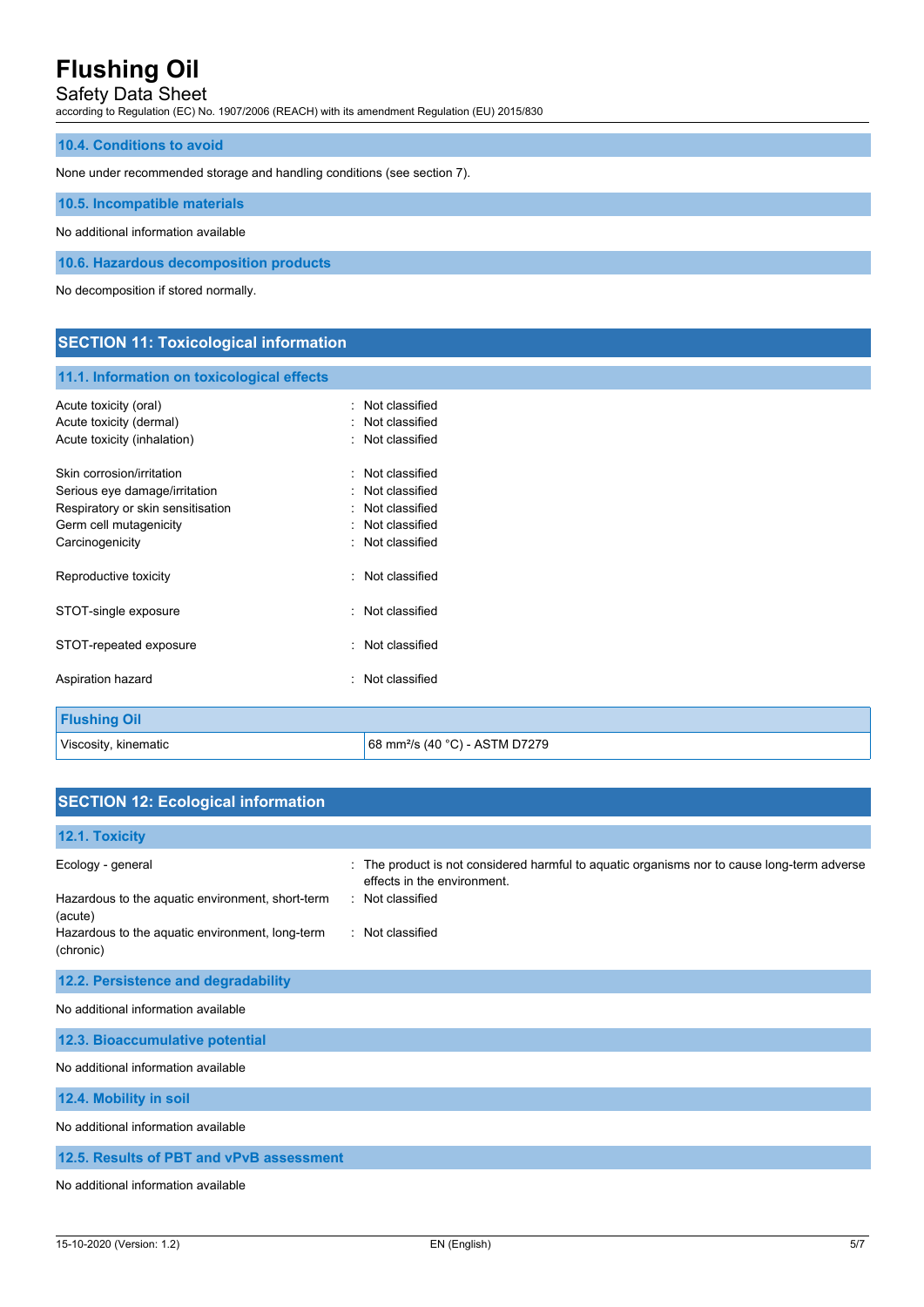Safety Data Sheet

according to Regulation (EC) No. 1907/2006 (REACH) with its amendment Regulation (EU) 2015/830

#### **12.6. Other adverse effects**

No additional information available

## **SECTION 13: Disposal considerations**

#### **13.1. Waste treatment methods**

Product/Packaging disposal recommendations : Dispose in a safe manner in accordance with local/national regulations.

Waste treatment methods : Dispose of contents/container in accordance with licensed collector's sorting instructions.

European List of Waste (LoW) code : 13 02 05<sup>\*</sup> - mineral-based non-chlorinated engine, gear and lubricating oils

## **SECTION 14: Transport information**

| In accordance with ADR / RID / IMDG / IATA / ADN |                |                |                |                |
|--------------------------------------------------|----------------|----------------|----------------|----------------|
| <b>ADR</b>                                       | <b>IMDG</b>    | <b>IATA</b>    | <b>ADN</b>     | <b>RID</b>     |
| 14.1. UN number                                  |                |                |                |                |
| Not applicable                                   | Not applicable | Not applicable | Not applicable | Not applicable |
| 14.2. UN proper shipping name                    |                |                |                |                |
| Not applicable                                   | Not applicable | Not applicable | Not applicable | Not applicable |
| 14.3. Transport hazard class(es)                 |                |                |                |                |
| Not applicable                                   | Not applicable | Not applicable | Not applicable | Not applicable |
| 14.4. Packing group                              |                |                |                |                |
| Not applicable                                   | Not applicable | Not applicable | Not applicable | Not applicable |
| <b>14.5. Environmental hazards</b>               |                |                |                |                |
| Not applicable                                   | Not applicable | Not applicable | Not applicable | Not applicable |
| No supplementary information available           |                |                |                |                |

#### **14.6. Special precautions for user**

**Overland transport** Not applicable **Transport by sea** Not applicable **Air transport** Not applicable **Inland waterway transport** Not applicable **Rail transport** Not applicable

**14.7. Transport in bulk according to Annex II of Marpol and the IBC Code**

Not applicable

## **SECTION 15: Regulatory information**

## **15.1. Safety, health and environmental regulations/legislation specific for the substance or mixture**

## **15.1.1. EU-Regulations**

Contains no REACH substances with Annex XVII restrictions

Contains no substance on the REACH candidate list

Contains no REACH Annex XIV substances

Contains no substance subject to Regulation (EU) No 649/2012 of the European Parliament and of the Council of 4 July 2012 concerning the export and import of hazardous chemicals.